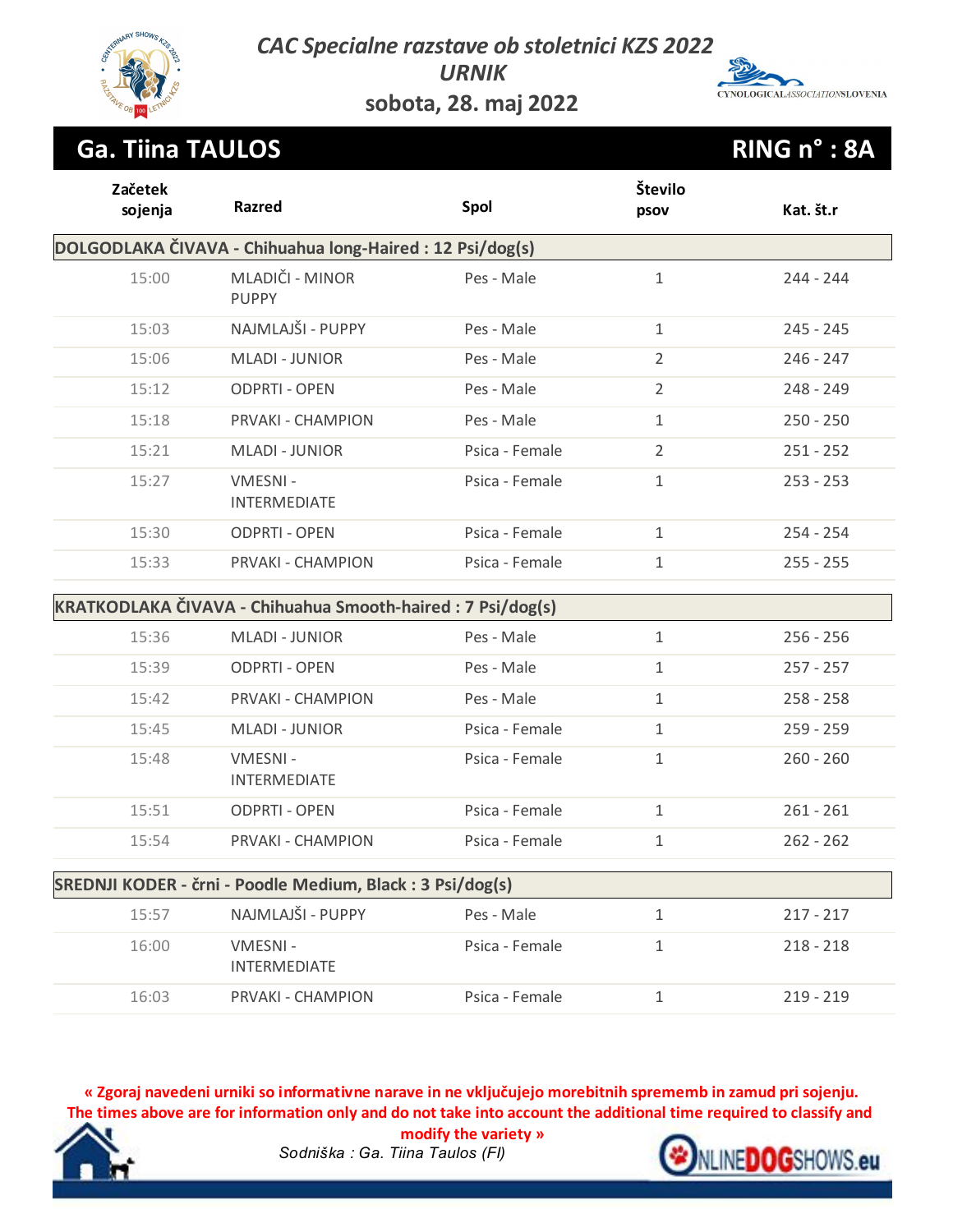|       | SREDNJI KODER - marelični - Poodle Medium, Fawn : 1 Psi/dog(s)            |                |                |             |
|-------|---------------------------------------------------------------------------|----------------|----------------|-------------|
| 16:06 | VMESNI-<br>INTERMEDIATE                                                   | Psica - Female | 1              | $220 - 220$ |
|       | VELIKI KODER - rjavi - Poodle Standard, Brown: 1 Psi/dog(s)               |                |                |             |
| 16:09 | PRVAKI - CHAMPION                                                         | Psica - Female | $\mathbf{1}$   | $209 - 209$ |
|       | VELIKI KODER - črni - Poodle Standard, Black : 2 Psi/dog(s)               |                |                |             |
| 16:12 | PRVAKI - CHAMPION                                                         | Pes - Male     | $\mathbf{1}$   | $210 - 210$ |
| 16:15 | <b>ODPRTI - OPEN</b>                                                      | Psica - Female | 1              | $211 - 211$ |
|       | VELIKI KODER - beli - Poodle Standard, White : 3 Psi/dog(s)               |                |                |             |
| 16:18 | <b>MLADI - JUNIOR</b>                                                     | Pes - Male     | 1              | $212 - 212$ |
| 16:21 | PRVAKI - CHAMPION                                                         | Psica - Female | $\overline{2}$ | $213 - 214$ |
|       | VELIKI KODER - sivi - Poodle Standard, Grey : 1 Psi/dog(s)                |                |                |             |
| 16:27 | PRVAKI - CHAMPION                                                         | Pes - Male     | 1              | $215 - 215$ |
|       | VELIKI KODER - marelični - Poodle Standard, Fawn : 1 Psi/dog(s)           |                |                |             |
| 16:30 | <b>MLADI - JUNIOR</b>                                                     | Pes - Male     | 1              | $216 - 216$ |
|       | TOY KODER - rjavi/črn/bel - Poodle Toy (Brown/Black/White) : 4 Psi/dog(s) |                |                |             |
| 16:33 | MLADIČI - MINOR<br><b>PUPPY</b>                                           | Pes - Male     | 1              | $229 - 229$ |
| 16:36 | <b>ODPRTI - OPEN</b>                                                      | Pes - Male     | $\mathbf{1}$   | $230 - 230$ |
| 16:39 | MLADIČI - MINOR<br><b>PUPPY</b>                                           | Psica - Female | 1              | $231 - 231$ |
| 16:42 | PRVAKI - CHAMPION                                                         | Psica - Female | 1              | 232 - 232   |
|       | TOY KODER - sivi/mareličen - Poodle Toy (Grey and Fawn) : 2 Psi/dog(s)    |                |                |             |
| 16:45 | <b>MLADI - JUNIOR</b>                                                     | Pes - Male     | 1              | $233 - 233$ |
| 16:48 | NAJMLAJŠI - PUPPY                                                         | Psica - Female | 1              | $234 - 234$ |
|       | KODRASTI BIŠON - Bichon Frise : 4 Psi/dog(s)                              |                |                |             |
| 16:51 | <b>MLADI - JUNIOR</b>                                                     | Pes - Male     | $\mathbf{1}$   | 189 - 189   |
| 16:54 | VMESNI-<br><b>INTERMEDIATE</b>                                            | Pes - Male     | 1              | 190 - 190   |
| 16:57 | <b>ODPRTI - OPEN</b>                                                      | Psica - Female | $\mathbf{1}$   | 191 - 191   |
| 17:00 | PRVAKI - CHAMPION                                                         | Psica - Female | $\mathbf{1}$   | 192 - 192   |

**« Zgoraj navedeni urniki so informativne narave in ne vključujejo morebitnih sprememb in zamud pri sojenju. The times above are for information only and do not take into account the additional time required to classify and** 



*Sodniška : Ga. Tiina Taulos (FI)* **modify the variety »**

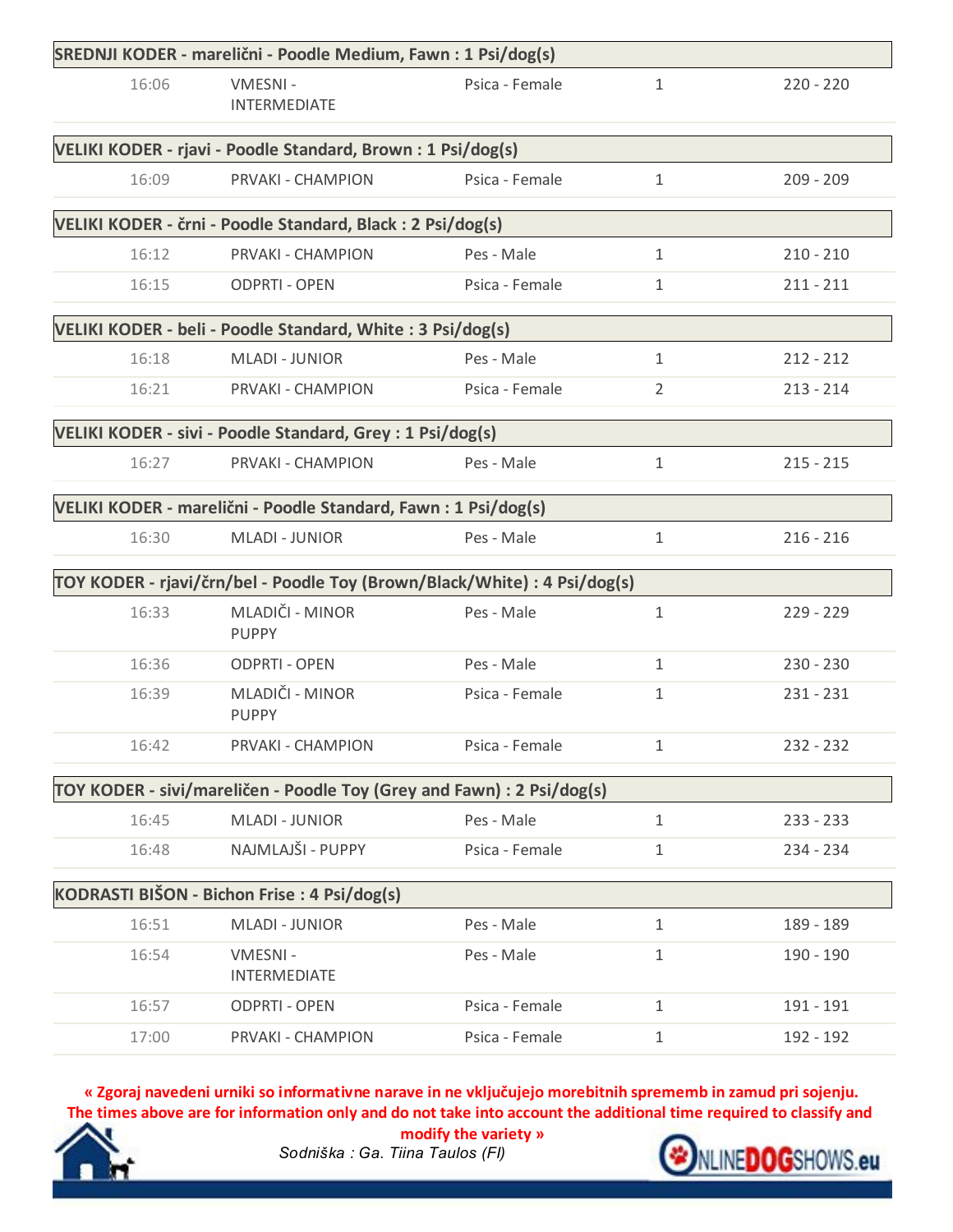| MALTEŽAN - Maltese : 4 Psi/dog(s) |                                                           |                |              |             |
|-----------------------------------|-----------------------------------------------------------|----------------|--------------|-------------|
| 17:03                             | <b>MLADI - JUNIOR</b>                                     | Pes - Male     | $\mathbf{1}$ | 193 - 193   |
| 17:06                             | <b>ODPRTI - OPEN</b>                                      | Pes - Male     | $\mathbf{1}$ | 194 - 194   |
| 17:09                             | PRVAKI - CHAMPION                                         | Pes - Male     | $\mathbf{1}$ | 195 - 195   |
| 17:12                             | PRVAKI - CHAMPION                                         | Psica - Female | $\mathbf{1}$ | 196 - 196   |
|                                   | HAVANSKI BIŠON - Havanese : 9 Psi/dog(s)                  |                |              |             |
| 17:15                             | <b>MLADI - JUNIOR</b>                                     | Pes - Male     | $\mathbf{1}$ | 197 - 197   |
| 17:18                             | <b>ODPRTI - OPEN</b>                                      | Pes - Male     | $\mathbf{1}$ | 198 - 198   |
| 17:21                             | PRVAKI - CHAMPION                                         | Pes - Male     | 3            | 199 - 201   |
| 17:30                             | <b>MLADI - JUNIOR</b>                                     | Psica - Female | 2            | $202 - 203$ |
| 17:36                             | VMESNI-<br><b>INTERMEDIATE</b>                            | Psica - Female | $\mathbf{1}$ | $204 - 204$ |
| 17:39                             | <b>ODPRTI - OPEN</b>                                      | Psica - Female | $\mathbf{1}$ | $205 - 205$ |
|                                   | MALI LEVJI PES - Little Lion Dog (Lowchen) : 3 Psi/dog(s) |                |              |             |
| 17:42                             | PRVAKI - CHAMPION                                         | Pes - Male     | $\mathbf{1}$ | $206 - 206$ |
| 17:45                             | <b>MLADI - JUNIOR</b>                                     | Psica - Female | $\mathbf{1}$ | $207 - 207$ |
| 17:48                             | VMESNI-<br><b>INTERMEDIATE</b>                            | Psica - Female | $\mathbf 1$  | $208 - 208$ |

**Skupno 57 psov za sojenje**

**« Zgoraj navedeni urniki so informativne narave in ne vključujejo morebitnih sprememb in zamud pri sojenju. The times above are for information only and do not take into account the additional time required to classify and** 



*Sodniška : Ga. Tiina Taulos (FI)* **modify the variety »**

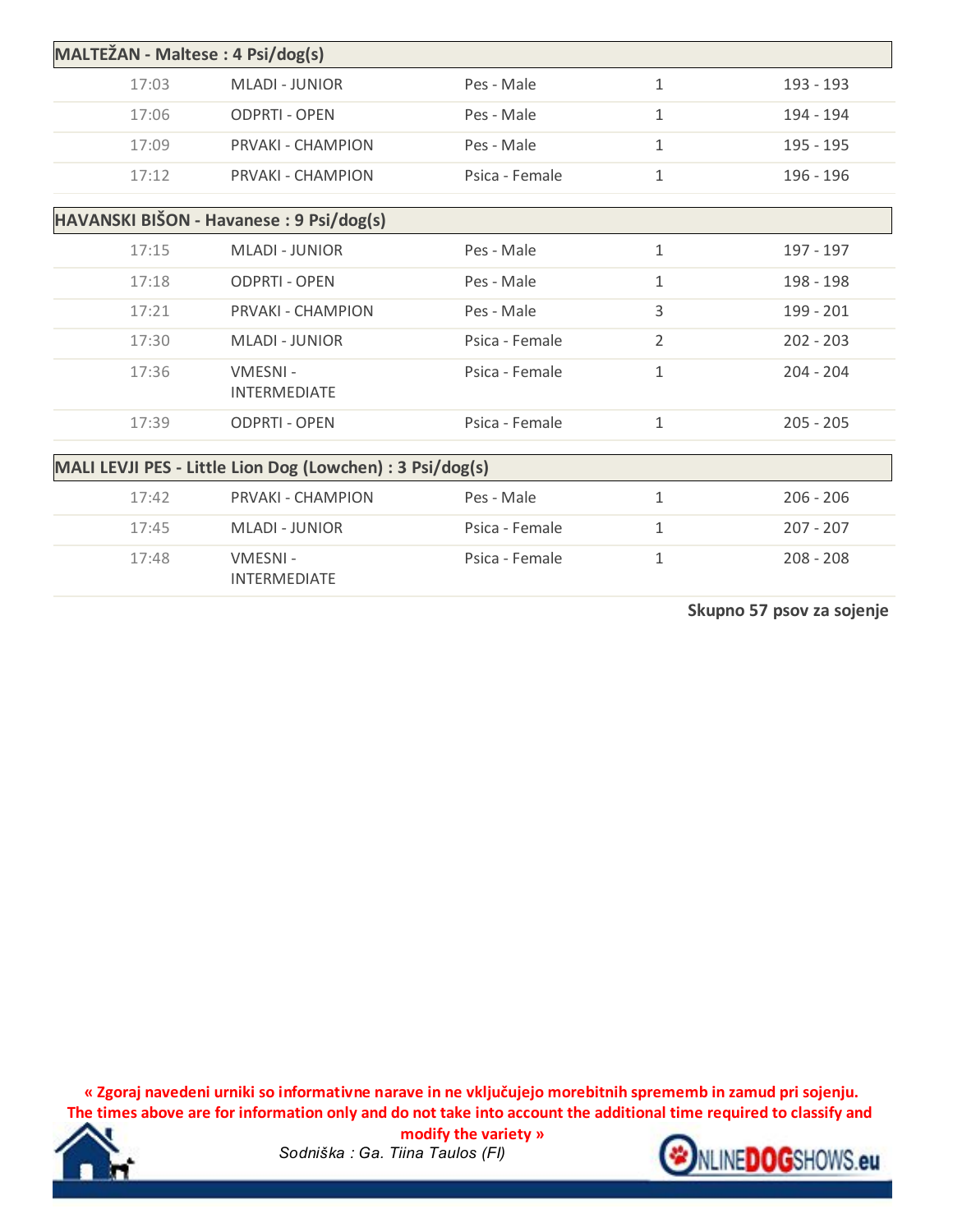*CAC Specialne razstave ob stoletnici KZS 2022*

# CYNOLOGICALASSOCIATIONSLOVENIA

**sobota, 28. maj 2022**

*URNIK*

## **Ga. Mag. Maja KOROŠEC RING n° : 9A**

| Začetek<br>sojenja                                                | <b>Razred</b>                                                        | Spol           | Število<br>psov | Kat. št.r   |  |  |
|-------------------------------------------------------------------|----------------------------------------------------------------------|----------------|-----------------|-------------|--|--|
| PRITLIKAVI KODER - rjavi - Poodle Miniature, Brown : 5 Psi/dog(s) |                                                                      |                |                 |             |  |  |
| 15:00                                                             | <b>MLADI - JUNIOR</b>                                                | Pes - Male     | $\mathbf{1}$    | $221 - 221$ |  |  |
| 15:03                                                             | PRVAKI - CHAMPION                                                    | Pes - Male     | $\mathbf{1}$    | $222 - 222$ |  |  |
| 15:06                                                             | VMESNI-<br><b>INTERMEDIATE</b>                                       | Psica - Female | $\mathbf{1}$    | $223 - 223$ |  |  |
| 15:09                                                             | <b>ODPRTI - OPEN</b>                                                 | Psica - Female | $\mathbf{1}$    | $224 - 224$ |  |  |
| 15:12                                                             | PRVAKI - CHAMPION                                                    | Psica - Female | $\mathbf{1}$    | $225 - 225$ |  |  |
|                                                                   | PRITLIKAVI KODER - sivi - Poodle Miniature, Grey : 2 Psi/dog(s)      |                |                 |             |  |  |
| 15:15                                                             | <b>MLADI - JUNIOR</b>                                                | Pes - Male     | $\mathbf{1}$    | $226 - 226$ |  |  |
| 15:18                                                             | VMESNI-<br><b>INTERMEDIATE</b>                                       | Psica - Female | $\mathbf{1}$    | $227 - 227$ |  |  |
|                                                                   | PRITLIKAVI KODER - marelični - Poodle Miniature, Fawn : 1 Psi/dog(s) |                |                 |             |  |  |
| 15:21                                                             | <b>MLADI - JUNIOR</b>                                                | Pes - Male     | $\mathbf{1}$    | $228 - 228$ |  |  |
|                                                                   | <b>BOSTON TERIER - Boston Terrier : 6 Psi/dog(s)</b>                 |                |                 |             |  |  |
| 15:24                                                             | <b>ODPRTI - OPEN</b>                                                 | Pes - Male     | $\mathbf{1}$    | $286 - 286$ |  |  |
| 15:27                                                             | PRVAKI - CHAMPION                                                    | Pes - Male     | $\mathbf{1}$    | $287 - 287$ |  |  |
| 15:30                                                             | MLADIČI - MINOR<br><b>PUPPY</b>                                      | Psica - Female | $\mathbf{1}$    | 288 - 288   |  |  |
| 15:33                                                             | <b>MLADI - JUNIOR</b>                                                | Psica - Female | $\overline{2}$  | $289 - 290$ |  |  |
| 15:39                                                             | <b>PRVAKI - CHAMPION</b>                                             | Psica - Female | $\mathbf{1}$    | $291 - 291$ |  |  |

**« Zgoraj navedeni urniki so informativne narave in ne vključujejo morebitnih sprememb in zamud pri sojenju. The times above are for information only and do not take into account the additional time required to classify and** 



*Sodniška : Ga. Mag. Maja Korošec (SI)* **modify the variety »**

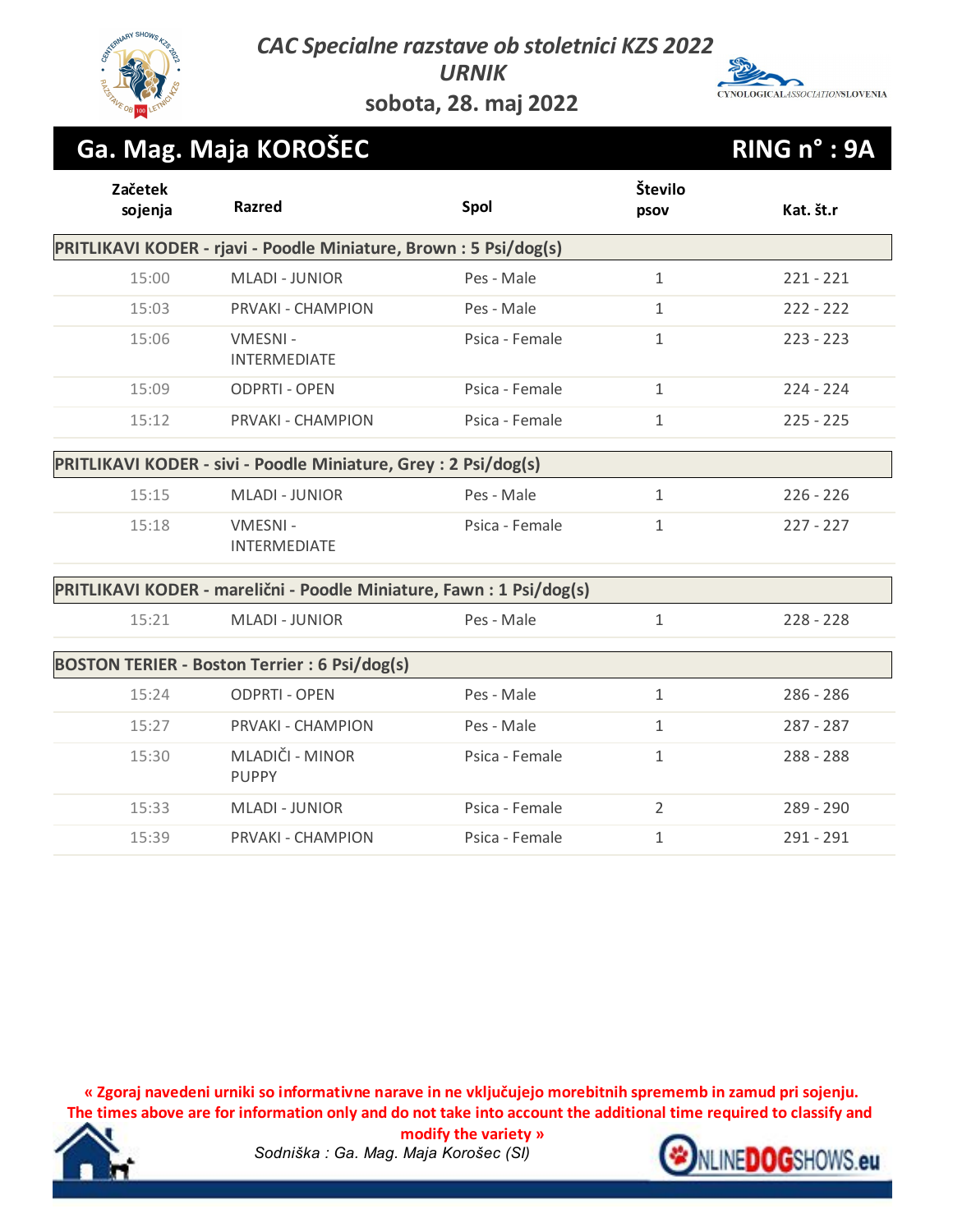| FRANCOSKI BULDOG - French Bulldog : 11 Psi/dog(s) |                                |                |                |             |  |
|---------------------------------------------------|--------------------------------|----------------|----------------|-------------|--|
| 15:42                                             | <b>MLADI - JUNIOR</b>          | Pes - Male     | 3              | $275 - 277$ |  |
| 15:51                                             | VMESNI-<br><b>INTERMEDIATE</b> | Pes - Male     | 1              | $278 - 278$ |  |
| 15:54                                             | PRVAKI - CHAMPION              | Pes - Male     | $\overline{2}$ | $279 - 280$ |  |
| 16:00                                             | <b>MLADI - JUNIOR</b>          | Psica - Female | $\mathbf{1}$   | $281 - 281$ |  |
| 16:03                                             | VMESNI-<br><b>INTERMEDIATE</b> | Psica - Female | $\overline{2}$ | $282 - 283$ |  |
| 16:09                                             | <b>ODPRTI - OPEN</b>           | Psica - Female | $\mathbf{1}$   | 284 - 284   |  |
| 16:12                                             | PRVAKI - CHAMPION              | Psica - Female | $\mathbf{1}$   | $285 - 285$ |  |
| MOPS - Pug: 3 Psi/dog(s)                          |                                |                |                |             |  |
| 16:15                                             | VMESNI-<br><b>INTERMEDIATE</b> | Pes - Male     | 1              | $272 - 272$ |  |
| 16:18                                             | PRVAKI - CHAMPION              | Pes - Male     | 1              | $273 - 273$ |  |
| 16:21                                             | VMESNI-<br><b>INTERMEDIATE</b> | Psica - Female | $\mathbf{1}$   | $274 - 274$ |  |

**Skupno 28 psov za sojenje**

**« Zgoraj navedeni urniki so informativne narave in ne vključujejo morebitnih sprememb in zamud pri sojenju. The times above are for information only and do not take into account the additional time required to classify and** 



*Sodniška : Ga. Mag. Maja Korošec (SI)* **modify the variety »**